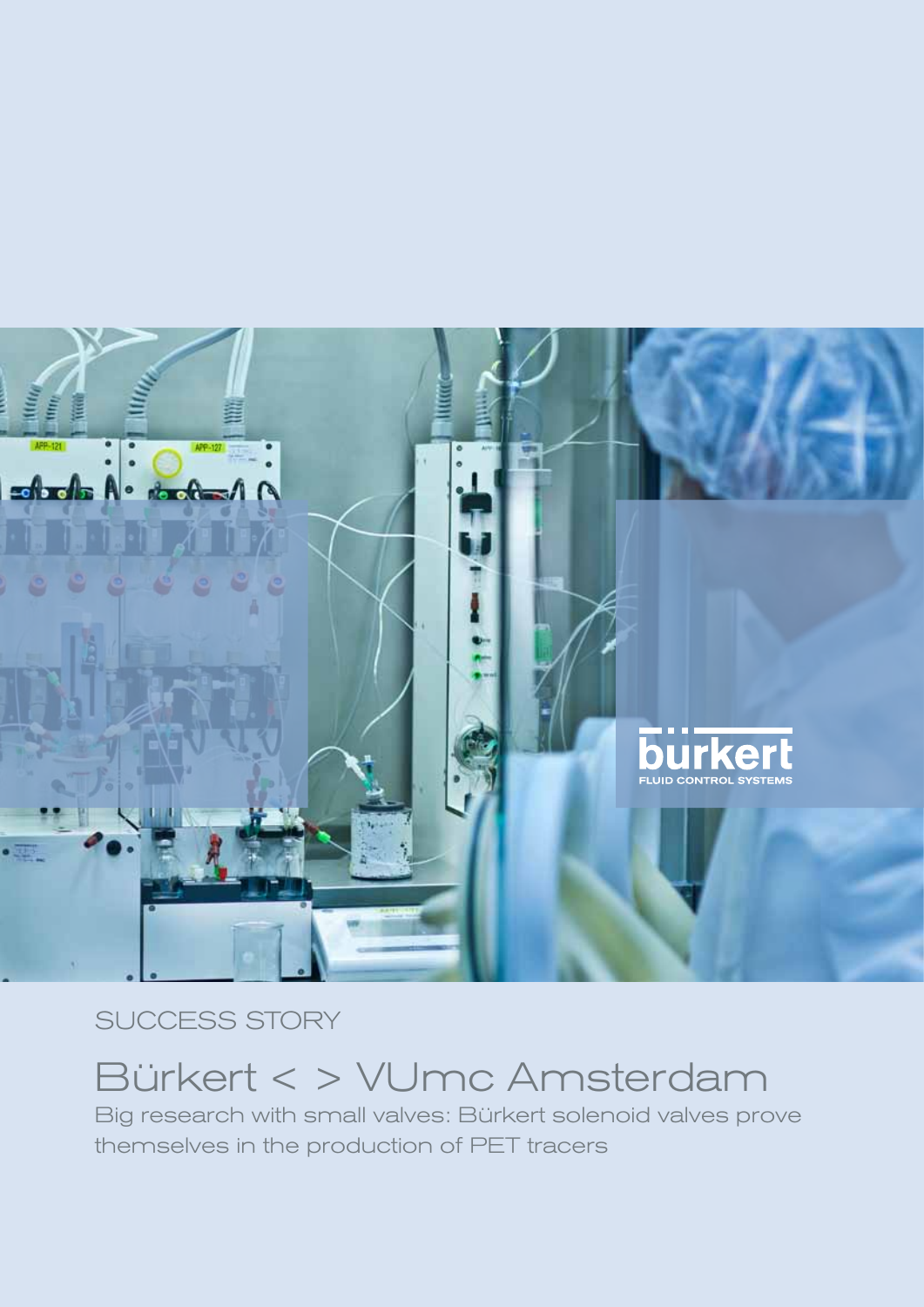The VU University Medical Center (VUmc) in Amsterdam is a renowned research institute for oncological diagnostics, i.e. the detection of tumour diseases. The tumours are detected by means of medical tracers for the analysis of metabolic processes. For the production of radioactive tracer substances the institute has been using Type 0127 solenoid valves from Bürkert for nearly ten years.

Positron Emission Tomography (PET) is used to visualise and characterise biological processes in the living organism. The complex and costly procedure exists for a serious purpose: the precise diagnosis of cancer diseases. In this procedure, dysfunctions or pathological changes are made visible by means of disease-specific, radioactive marked substances, or PET tracers. Molecular imaging facilitates planning of surgical operations by allowing the surgeon to identify the exact position of the tumour in the body. It is possible to differentiate between benign and malignant tumours, to localise metastases and to monitor the success of treatments. Since the radioactive PET tracers have short half-lives, they have to be produced at the location where they are needed. This requires reliable technology down to the last detail. For production of the radioactive tracer substances, research institutes such as the VUmc in Amsterdam require their own cyclotron. A cyclotron is a circular accelerator consisting of two D-shaped chambers. An alternating acceleration voltage applied between these two chambers is traversed by electrically charged particles, increasing the acceleration with each cycle. For this purpose, a magnetic force bends the particles into a spiral path. The production of PET tracers uses radioactivity that can exceed 100 GBq (Gigabequerel). The entire synthesis must therefore take place in an automated process with insulators shielded by lead and lead glass. The VUmc uses isotopes and tracers with a relatively short half-life of less than twenty minutes. Time is therefore an important factor in the lab, to ensure that there is sufficient material available for the subsequent examination. The tracers at the VUmc are used only for diagnosis purposes within the framework of cancer research conducted there.

# Big research with small valves

Instument shielded by lead glass

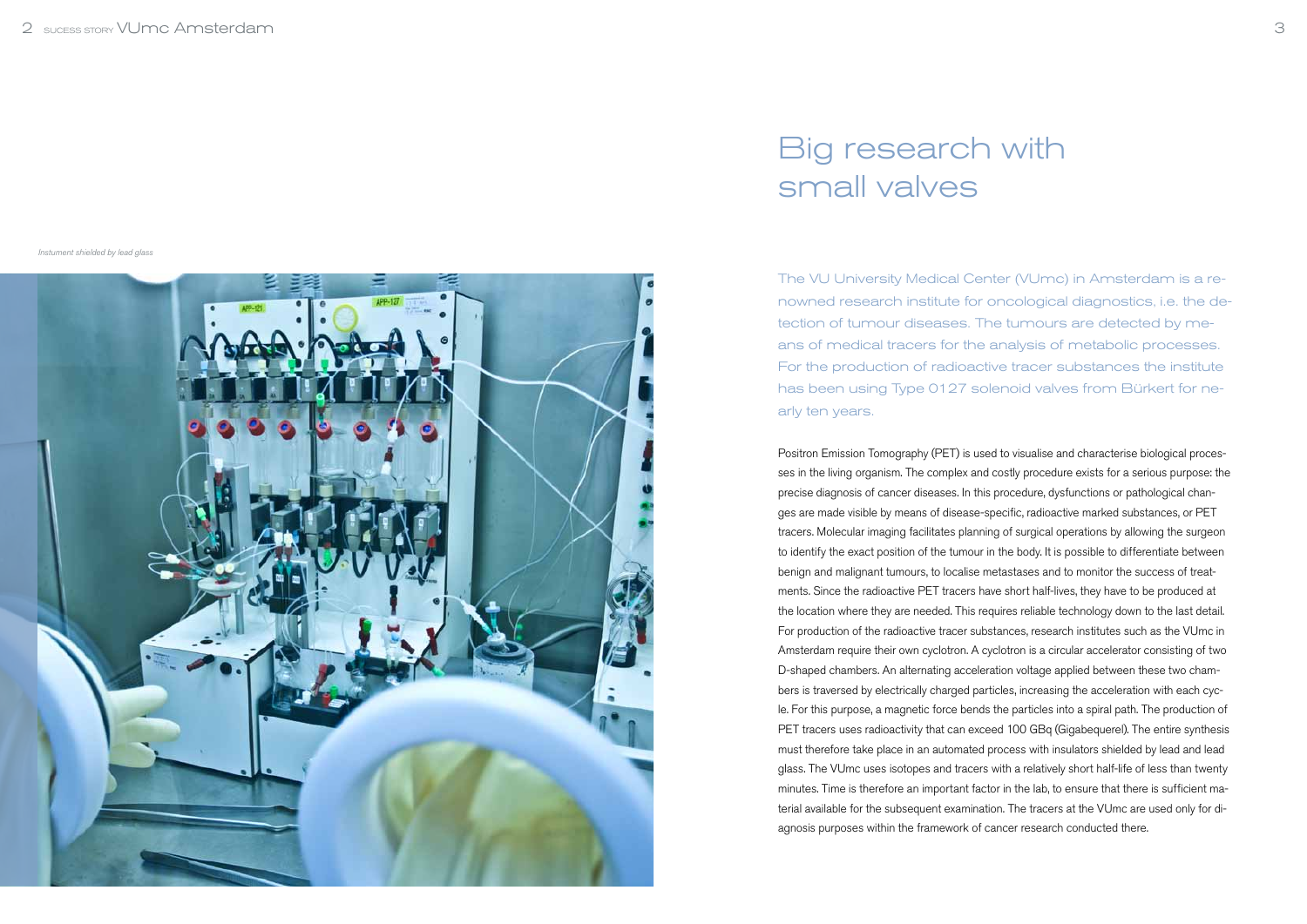for about ten years and Fred Buijs of the VUmc is very satisfied with the quality: "Why should we look around for other valves? The Bürkert valves are excellent, both in terms of suitability for the application and top quality."

# Forerunner among miniature valves

The Type 0127 solenoid valve, as a 2/2-way or 3/2-way valve is considered the forerunner among the media-separated miniature valves and is ideal for use in lab, medical and analysis technology. The rocker technology that actuates the separating membrane between the drive and the fluid has set standards. The valve, which features protection type IP54 as well as high resistance to chemicals, controls even minimal volumes with very high precision. The temperature generated by the coil is minimal, as is the internal volume. The valves feature excellent flushability, with practically no dead zones.

The Amsterdam research institute uses a special version of the 2/2-way valve in which the fluid chamber was miniaturised even more to achieve an internal chamber volume of only 20 microlitres. The developers at the VUmc insist on especially high-quality materials, such as ETFE (ethylene tetrafluoroethylene) as the body material and FFKM (perfluoroelastomer rubber) as the seal material. The valves are connected using UNF threaded connections because they are easy to disconnect and create no dead zones. The customisation of this valve is a good example for the high solution potential of the Bürkert portfolio.

# Handling of highly radioactive substances

The analysis and processing of the molecules produced takes place in a complex automated lab process machine, which is located in a "hot lab" operated in according with GMP (good manufacturing practice). Such a lab is used for examination of the chemical and physico-chemical properties of radiation-exposed nuclear fuels. Handling of radioactive drugs or working with open radioactive substances must always take place in nuclear medicine facilities, in a specially designed hot lab. The principles for the design of a hot lab are defined for example in DIN 6844. Radiation safety and occupational safety in general play an especially important role here, of course, which is why a hot lab is divided into separate, shielded sections for the individual steps of the procedure.

# Custom-designed flexibility

The accelerators in the research institute are used to produce numerous different tracers. The VUmc therefore designed and built a custom instrument, since the conventional models can produce only a few different tracers. The design of such a system requires close cooperation between engineers, cancer researchers and chemistry experts. Due to the stringent quality requirements, various process steps for tracer production are controlled by Bürkert Type 0127 solenoid valves. One instrument uses 22 valves. Although they perform their mixing, heating, cooling, filtration and concentration tasks inconspicuously in the background, these functions play an important role in the process. Bürkert valves have been in use at the research institute

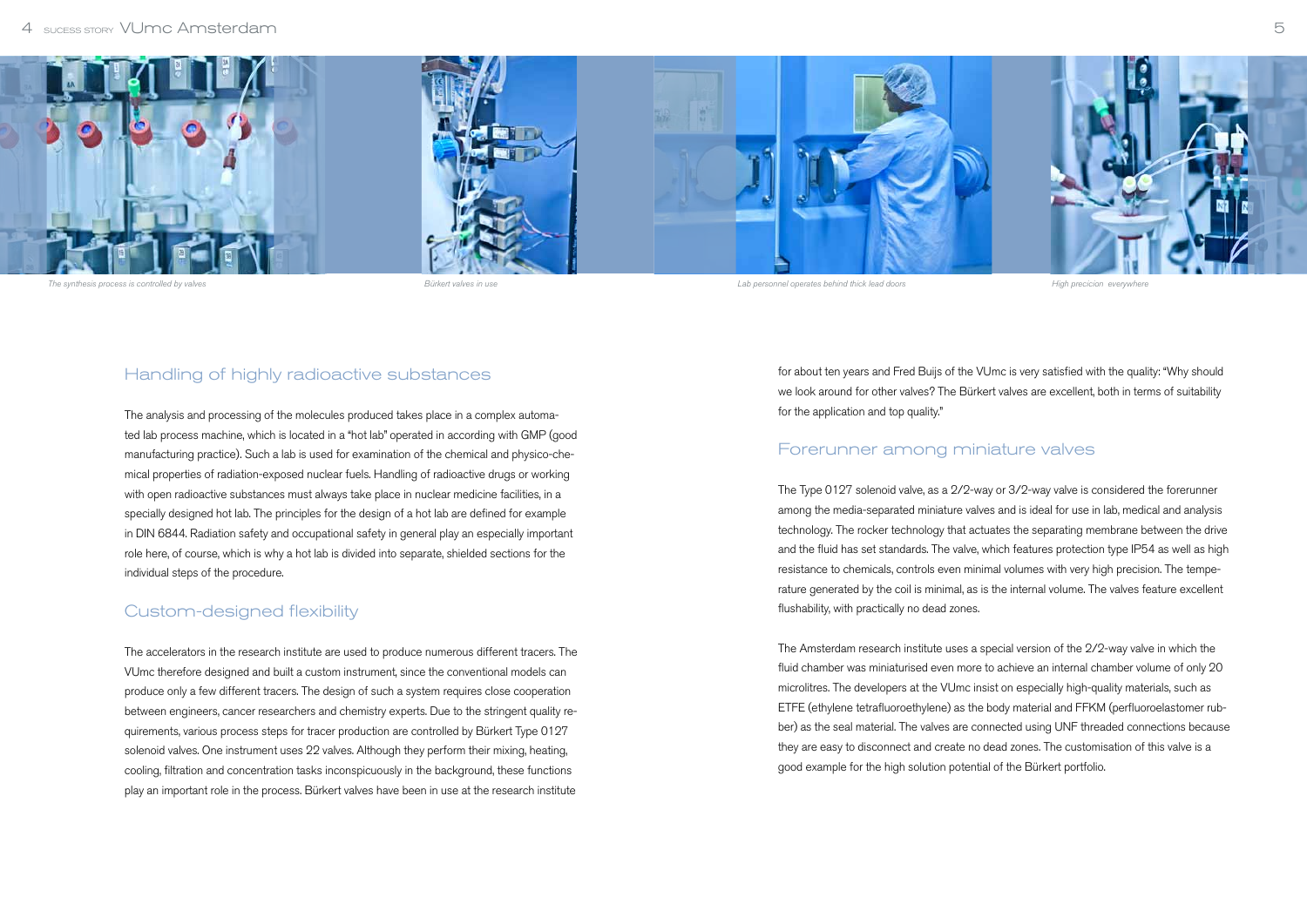#### 6 Sucess Story VUmc Amsterdam 7

# Flawless work under time pressure

Since radioactive materials are in use, the computer-controlled and fully automated lab system operates behind thick lead doors and lead glass windows, to minimise the interaction of the lab personnel with the instrument. The entire process is therefore mapped in software. The valves are controlled via voltage pulses. A software-controlled drop in the voltage results in closing of the valve.

The machine needs about 60 minutes to complete all synthesis and formulation steps, after which the prepared reagent is ready for use on the patient. The substance is then injected into the patient and a PET scanner creates images of the patient. The images clearly show the areas in the body where the radioactive material has concentrated.

PET diagnosis is very complex and costly; however, it allows researchers to more closely examine metabolic processes in the human body and to better understand how cancer originates, in order to better treat the disease. Bürkert solenoid valves do their part in contributing to this research.



Three samples are created during the process: One is injected into the patient, another is analysed to obtain approval for use in the patient and a third is tested for sterility. All three samples are produced in the instrument and packaged at the same time. Then they are transported to the patient and the lab. As soon as the sample has been analysed, the doctor performing the research is notified so that he can carry through with the injection. The short half-life means that everyone has to work under extreme time pressure. Nevertheless, every step in the process has to happen smoothly and without any errors.

"Why should we look around for other valves? The Bürkert valves are excellent, both in terms of suitability



Die Ventile arbeiten vollautomatisch. Vollautomatische Steuerung des Instruments

Future tracers are created